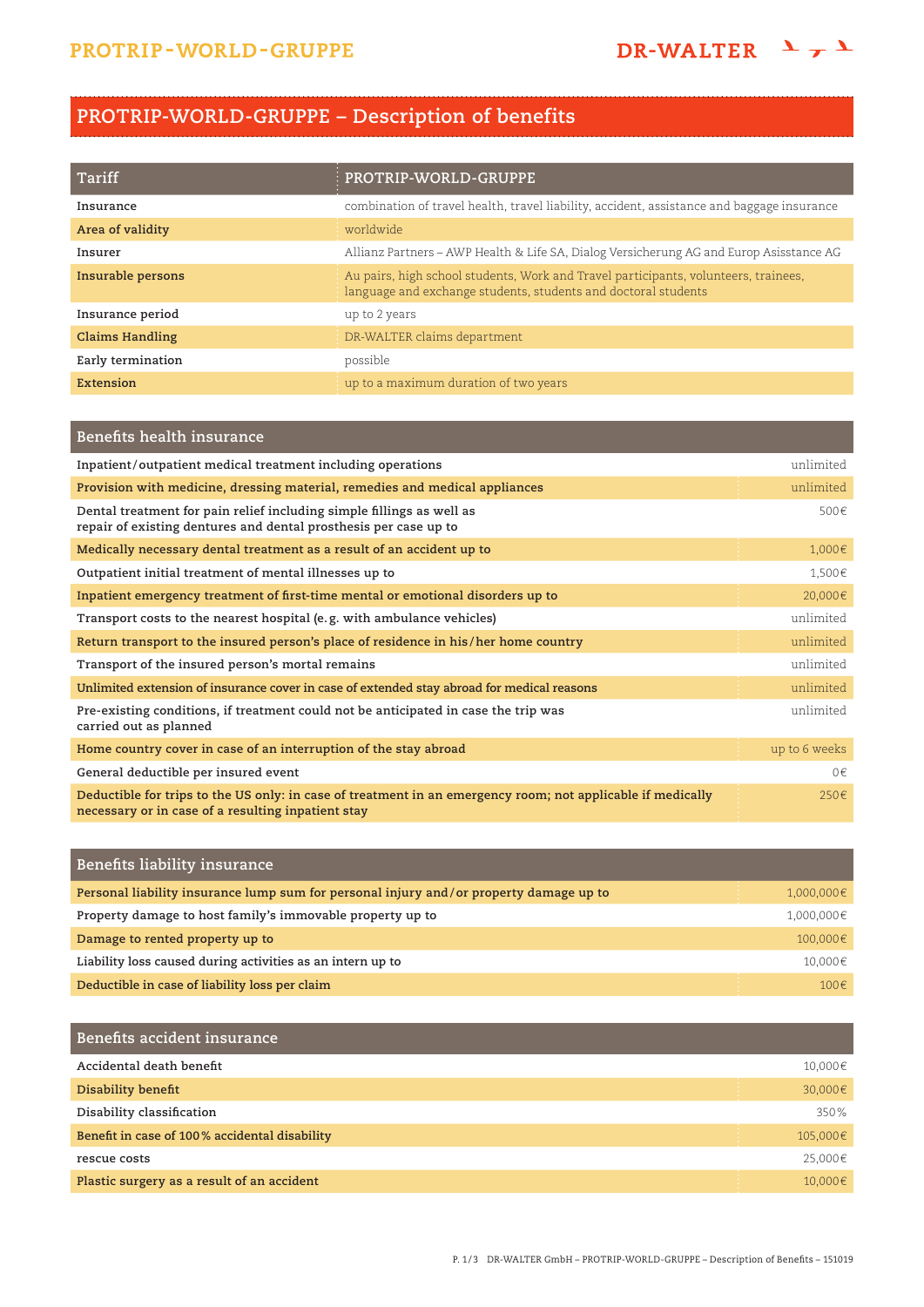

| Benefits assistance insurance                                                                                     |        |
|-------------------------------------------------------------------------------------------------------------------|--------|
| Assistance in case of loss of means of payment                                                                    |        |
| Assistance in case of loss of travel documents                                                                    |        |
| Assistance in case of criminal prosecution                                                                        |        |
| Return trip in case of an emergency                                                                               |        |
| Arrival of a person in a position of trust in case of an emergency per insured event up to a maximum<br>amount of | 4.000€ |

| Benefits baggage insurance                                                                                                                                                                                                                                           |                                      |
|----------------------------------------------------------------------------------------------------------------------------------------------------------------------------------------------------------------------------------------------------------------------|--------------------------------------|
| Sum insured                                                                                                                                                                                                                                                          | $2.000 \in$                          |
| The policy includes damage to furs, jewlery, objects made of precious metals, laptops, photographic and<br>film equipment and portable video systems, including their accessories. For the aforementioned objects, the<br>liability for damages per insured event is | limited to 50% of<br>the sum insured |
| Deductible for damage to baggage per insured event                                                                                                                                                                                                                   | 50 $\epsilon$                        |

| <b>Benefit exclusions</b>                                  |                                                                                                                                                                                                                                             |
|------------------------------------------------------------|---------------------------------------------------------------------------------------------------------------------------------------------------------------------------------------------------------------------------------------------|
| No insurance cover is provided for<br>damages:             | • intentionally caused by the insured person;                                                                                                                                                                                               |
|                                                            | • caused by the insured person as a result of an intentional criminal act or the<br>intentional attempt of committing a criminal act.                                                                                                       |
| Health insurance does not cover among<br>other things:     | • costs of treatment of pre-existing conditions including chronic illnesses unless there is<br>an acute and unexpected deterioration in the patient's health;                                                                               |
|                                                            | • treatments and other medically prescribed measures of which the insured person knew<br>at the start of the journey that they would have to take place for medical reasons in<br>case the trip was carried out as planned (e.g. dialysis); |
|                                                            | • purchase and repair of pacemakers, prostheses, visual and hearing aids;                                                                                                                                                                   |
|                                                            | • costs due to accidents or illnesses as a result of mental illness or cognitive disorders if<br>these are caused by the use of alcohol, drugs, intoxicants or narcotics, sleeping pills or<br>other narcotic substances:                   |
|                                                            | • acupuncture, fango and massages;                                                                                                                                                                                                          |
|                                                            | • need of care or custody;                                                                                                                                                                                                                  |
|                                                            | • psychoanalytic and psychotherapeutic treatments unless covered within the policy's<br>medical benefits, as well as hypnosis.                                                                                                              |
| Accident insurance does not cover among                    | • accidents as a result of drunkenness or drug use;                                                                                                                                                                                         |
| other things:                                              | • illnesses and wear and tear, e.g. back pain resulting from a permanent sitting position,<br>strokes or heart attack since they are not considered as accidents;                                                                           |
|                                                            | • accidents caused directly or indirectly by nuclear power;                                                                                                                                                                                 |
|                                                            | • accidents as a result of mental illness or cognitive disorders;                                                                                                                                                                           |
|                                                            | • accidents caused directly or indirectly by foreseeable acts of war.                                                                                                                                                                       |
| Liability insurance does not cover among                   | · damages to leased, rented or borrowed equipment;                                                                                                                                                                                          |
| other things:                                              | · damages to the host family's movable property;                                                                                                                                                                                            |
|                                                            | • damages to motor vehicles as a result of operating such vehicles;                                                                                                                                                                         |
|                                                            | · damages caused by the exchange, transmission or provision of electronic data.                                                                                                                                                             |
| Assistance insurance does not cover<br>among other things: | · illnesses as a psychological reaction to war, unrest, an act of terror, a plane crash or the<br>fear of war, unrest or acts of terror:                                                                                                    |
|                                                            | • chronic mental illnesses, also if they occur in phases, and addiction.                                                                                                                                                                    |
| Baggage insurance does not cover among                     | · damages caused directly or indirectly by nuclear power;                                                                                                                                                                                   |
| other things:                                              | • damages directly or indirectly caused by foreseeable acts of war;                                                                                                                                                                         |
|                                                            | • damages caused by confiscation, deprivation of possession or other acts of authorities.                                                                                                                                                   |